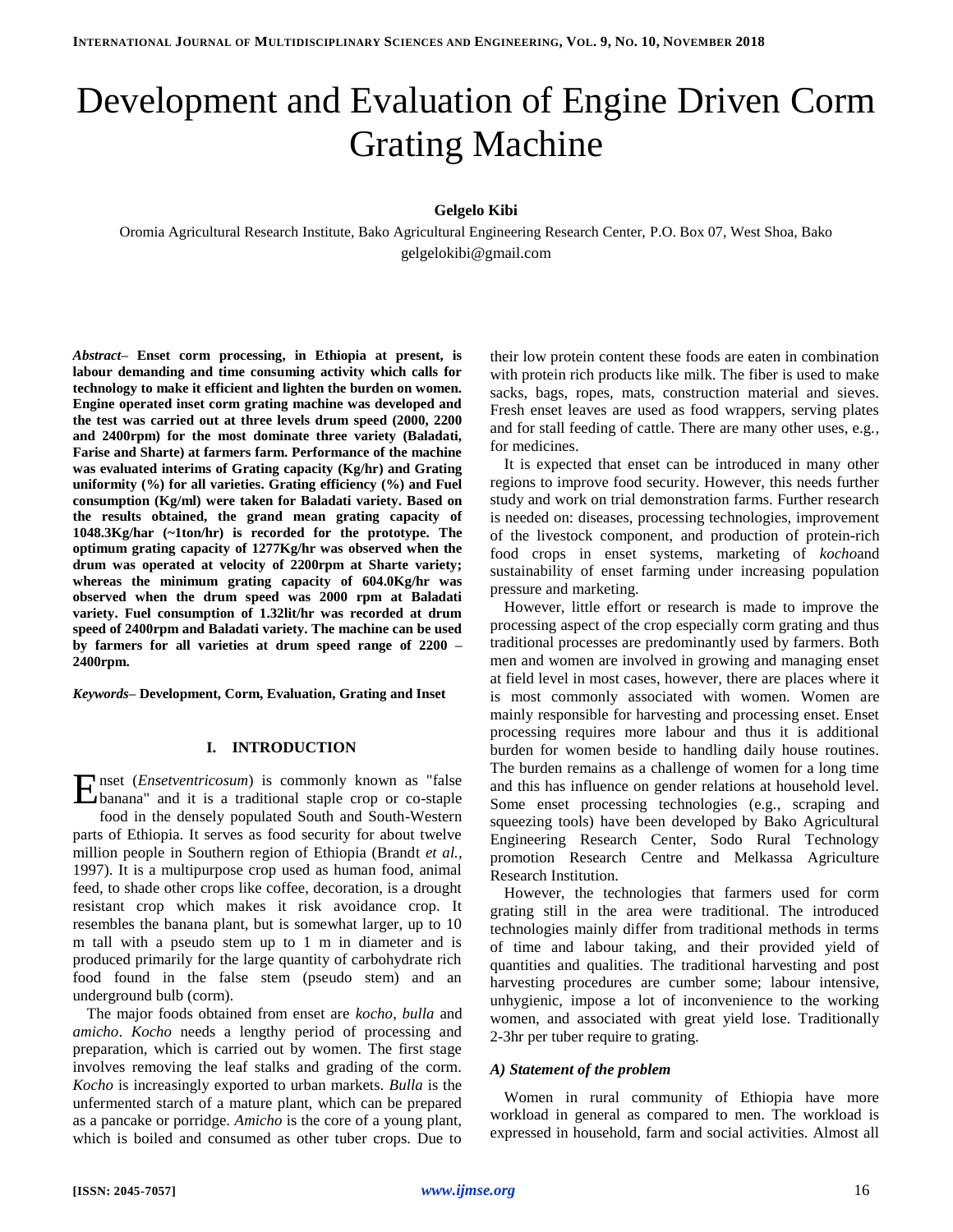the household activities (including child care) are performed by women alone. Therefore, women are busy all the day from very early in the morning to late in the evening. Men do not involve in household activities and in some places, in certain area women are not allowed even to share bread with their husbands in some cases, i.e., women eat what is left from their husbands. Women are also involved in farm operations mainly at planting, weeding and harvesting of different crops. Some crops are more managed by women than men. Such crops include enset, vegetables and spices. Moreover, milking and managing calves is among the daily routines of women. Processing of the staple food source enset is entirely done by women because traditionally men are not allowed to involve on such activities.

Enset processing is labour demanding and time consuming activity which calls for technology to make it efficient and lighten the burden on women. It is unimaginable to perform social activities such as wedding, funeral and circumcisions ceremony without active involvement of women. Due to all these workload, women may not have enough time to have adequate care for their child and may not perform the house needs to the satisfaction of men. This at times creates conflict among spouses. In general, the existing enset processing coupled with other farm and household activities has negatively affected the relationship between men and women biasing the work load to women and affecting maternity health (Sodo Rural Technology Promotion Center report document, 2010). Thus, different development programs have introduced enset processing technologies as a solution to lessen the burden on women.



Fig. 1. Traditional method of corm grating

The tubers of enset cannot be stored longer after harvest before decaying, and so processing follows immediately after harvesting. Enset processing leading to size reduction includes decorticating, grating, and squeezing. A typical enset processing plant should therefore consist of units produced to achieve all the stages or steps mentioned above.

Traditional tools used in grating processing was wood with finger type at one end to chip the corm. In this method have low productivities and low hygienic solution to these problems that led to the designing and construction of machines that can grate the corm of enset high quality in a short period of time and reduce human drudgery.

The aim of this paper is therefore to design and construction of engine driven corm grating at a cheaper and more affordable price to our farmers. The design incorporates the used of local raw materials for the construction.

# *B) Expected Output*

The designed corm grating machine is expected to save time and reduce women drudgery and also grate the corm of enset high quality in a short period of time.

*Objectives:* 1) to develop engine driven corm grater, 2) to evaluate the performance of the developed grater

# **II. MATERIAL AND METHOD**

## *A) Experimental Site*

Construction of the machine was done at Bako Agricultural Engineering Research Center (BAERC), which is located in Western Shoa Zone of Oromia National Regional State, Ethiopia. The Center lies between 90 04'45'' to 90 07'15''N latitudes and 37002' to 37007'E longitudes. The evaluation the machine was done at Toke Kutaye of West Shoa Zone of Oromia.

# *B) Description of the machine*

The machine was consisting basically 3 units; the hopper unit, the grating drum and the delivery channel. All these components are mounted on an angle iron frame. The machine assembly was powered engine of small horse power output (5hp).

## *C) Design Analysis and Calculations*

*Design Considerations:* The machine should be efficient during use in the household as well as movable (portability) and safely or easily operate.

*Hopper Design:* The hopper is the receptacle through which corm was admitted into the machine for grating. It has a two trapezoidal structure. Volume of the hopper was:

$$
V = \left(\frac{H_t}{2}(b_{1t} + b_{2t}) + \frac{H_b}{2}(b_{1b} + b_{2b})\right)L = 0.08m^3
$$

Where  $V =$  Volume of the hopper,  $m^3$ ,  $L =$  Hoppers' length, m,  $b_{1t}$  and  $b_{2t}$  = bases' length of top trapezoidal, m,  $b_{1b}$  and  $b_{2b}$  $=$  bases' length of top trapezoidal, m and  $H =$  Hoppers' height of top and bottom trapezoidal, m.

*Grating Drum:* The grating drum was made of sealed stainless steel sheet of 1.5mm thickness. From 3cm width of 46cm length sheet 1cm isoclase triangles were cut off and bend at 2cm. Twenty three of them were welded on surface drum of 25cm diameter at equal distance spacing which served as the grating.

*Shaft Design:* The shaft was considered for satisfactory performance is to be rigid enough while transmitting load. To achieve this, a solid circular shaft was considered for analysis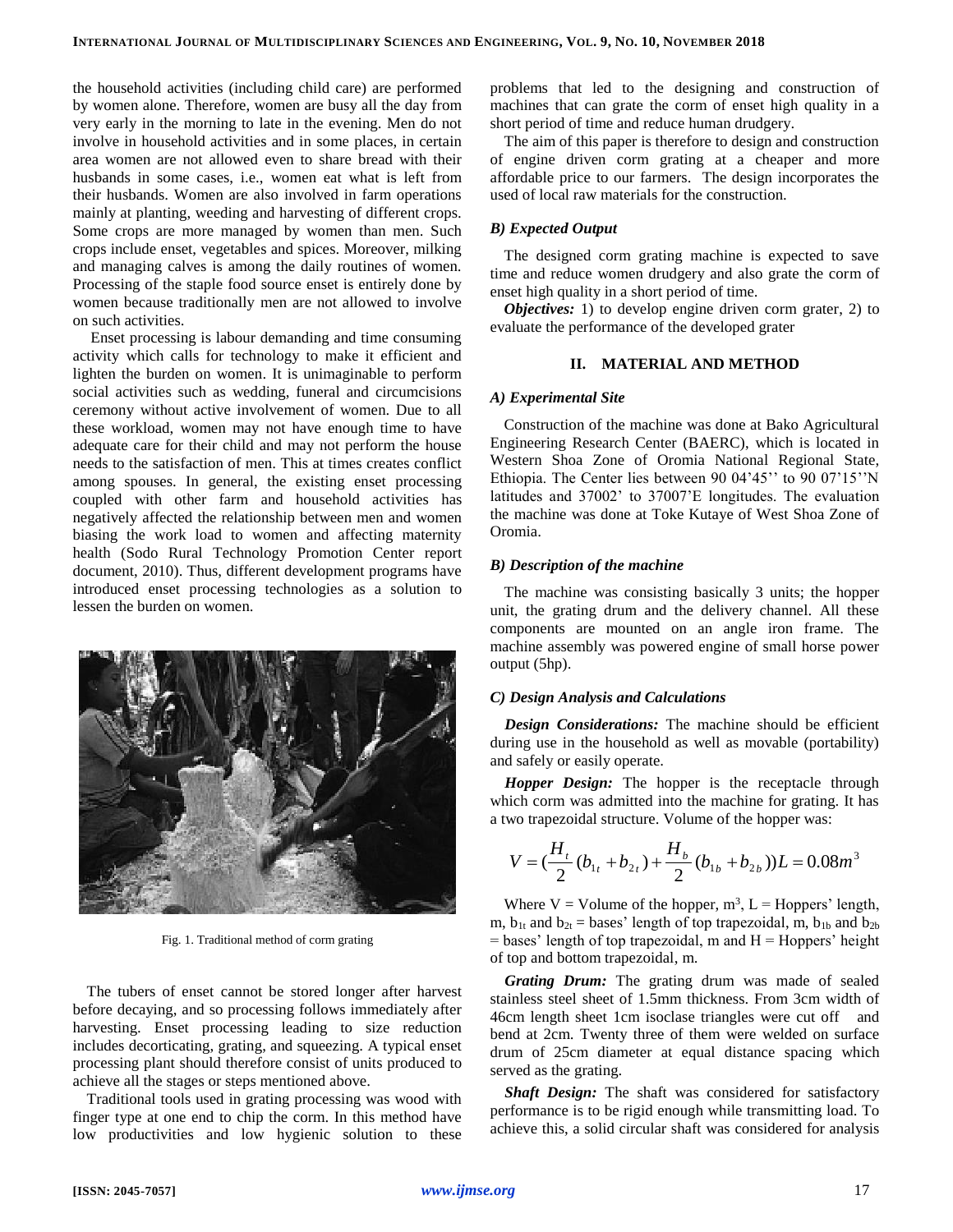of combined torsional and bending stresses. For solid shaft having little or no axial load, the diameter is given by (ASME 1995):

$$
d^{3} = \frac{16}{\prod S_{s}} X \Big[ (K_{b} M_{b})^{2} + (K_{t} M_{t})^{2} \Big]^{1/2}
$$

Where  $Mt = torsional$  moment,  $Mb = bending$  moment,  $Kb$ = combined shock and fatigue applied to bending moment, Kt  $=$  combine shock  $\&$  fatigue applied to torsional momentum, and  $Ss =$  allowable stress.

Determination of belt tensions  $(T_t$  and  $T_s$ ) and torsional moment (Mt) according to Khurmi and Gupta, 2004.

$$
\frac{T_t - T_c}{T_s - T_c} = e^{\mu \theta \cos \theta \frac{\beta}{2}}
$$

$$
T_t = T_{\text{max}} - T_c
$$

$$
T_{\text{max}} = \partial a
$$

$$
T_c = m v^2
$$

From the maximum drum speed (2400rpm) and pulley (120mm), drum velocity (m/s):

$$
V = \frac{\pi D_1 N}{60} = \frac{\pi x \cdot 12 \cdot 2400}{60} = 15.07 m / s
$$

Wrap angle determination was determined) for drum pulley.

$$
\theta = 180 - 2\sin^{-1}\left(\frac{D_2 - D_1}{2C}\right) = 2.99 \text{rad}
$$

$$
M_t = (T_t - T_s) \frac{D_1}{2}
$$

Where  $T_t$ ,  $T_s$ , Tmax, Tc,  $\delta$ , a ,m, v,  $\mu$ ,  $\beta$  and  $\theta$  are the tension at tight side, tension at slack side, maximum tension in belt (N), centrifugal tension of a belts (N), maximum safe normal stress (N/mm2), a is cross sectional area (mm<sup>2</sup>), mass per unit length (kg/m) of belts, speed of belt (m/s), coefficient of friction between belt and pulley, groove angle and angle of wrap respectively.

According to standard table Khurmi and Gupta (2005) the value of  $\delta$ , a, m, μ, β and θ are 2.1 N/mm<sup>2</sup>, 2mm<sup>2</sup>, 0.189 kg/m, 0.3 and 40 $^{\circ}$  respectively. From above equations  $T_{t}$ ,  $T_{s}$ , Tmax, Tc and Mt are 297.81N, 139.47N, 340.73N, 42.92N and 9.50 N-m respectively:

 $T_t + T_s + W_p$ 



Fig. 2: Free body diagram of the drum shaft and all dimensions are in millimeters

The diameter of the shaft was calculated as follow. The maximum bending moment of 33.67Nm was obtained at point A. Assume  $K_b = 1.5$  and  $K_b = 1$  and  $\tau_{max} =$  Allowable Stress; 40MPa (for steel shaft with keyway).

$$
d^{3} = \frac{16}{3.14 \times 40MPa} \left[ (1.5 \times 33.67)^{2} + (9.5)^{2} \right]^{\frac{1}{2}}
$$

 $= 18.7$ mm but by taking 1.5 safety factor, 25mm diameter of shaft was selected.

*Selection of pulley:* The speed ratio of the larger pulley on the machine shaft to the smaller pulley on the engine is givens as (Khurmi and Gupta, 2004):

$$
NI\;DI=\;N2\;D2
$$

Where  $N1$  = speed of engine,  $N2$  = speed of machine driving shaft,  $D1$  = diameter of engine pulley, and  $D2$  = diameter of machine drive pulley.

Let  $N1$  = Speed of the driver in r.p.m. = 1500rpm and  $D1$  = 192mm; Nd = maximum speed of the driven in r.p.m. = 2400rpm

$$
1500 \times 192 = 2400 \times D2
$$

$$
D2=120mm
$$

Based on availability and cost aluminum pulley was selected.

*Selection of belt:* Length of belt was calculated by Equation (Khurmi and Gupta, 2004),

$$
L_p = 2C + 1.57(D_p + d_p) + \frac{(D_p - d_p)^2}{4C}
$$

Where: L<sub>p</sub>: effective length of belt (mm), C: center distance (mm),  $D_p$ : pitch diameter of large pulley (mm),  $d_p$ : pitch diameter of small pulley (mm)

Assume  $C = 460$ mm based on the height of frame.  $Lp = 2x460 + 1.57(192 + 120) + ((192 - 120)^2)/4*460$ 

 $= 1412.66$ mm

Based on the driven and driving pulley diameter and the closest belt length  $B - 56$  (1422mm) belt type was selected.

#### *D) Performance Evaluation*

Series of tests were conducted using the machine. Three variety Enset tubers, Baladati, Sharte and Farise, were used. Those names were taken from the farmers' local calling. They told us baladati is the hardest while processing, specially the corm and inner part. But it has the best yield and preferred quality other than those two varieties. Sharte was the least hard during processing when they compare to other, but the same yield with Farise. The test was carried out at three levels drum speed (2000, 2200 and 2400rpm) for all varieties. Those drum speeds are at ideal operating machine. The time taken for each treatment was accurately checked and recorded.

The following parameters were taken to determine the performance of the machine: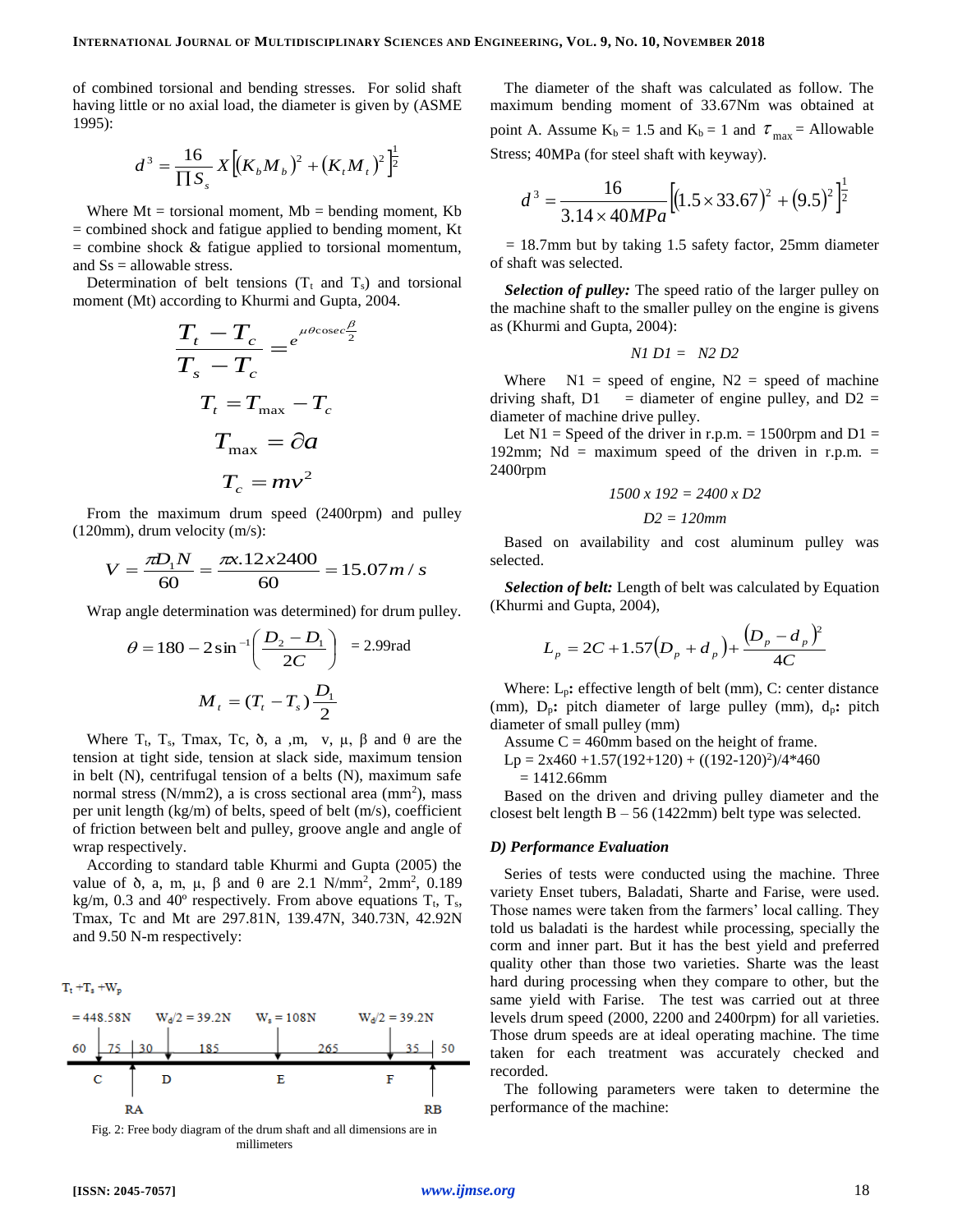$$
GC = \frac{W_{tg}}{T_g}
$$

$$
\eta g = \frac{W_r}{W_f} x 100\%
$$

Where  $GC - Grating capacity, kg/hr, W_{tg}-Total weight$ grate, kg,  $T_g$  – Grating time, hr,  $\eta_g$  = Grating efficiency, %,  $W_r$  = Total weight recovered, kg, and  $W_f$  = Total weight fed in, kg.

 $\frac{W_{ns}}{W_{s}}$  x100%  $GU = \frac{W}{V}$ *s*  $=\frac{W_{ns}}{W_{ss}}$  x100%  $W_{ns}$  = Weight of sample that can't

pass 0.5x0.5mm sieve hole, kg, and  $W_s$  = Weight of sambled in, kg.

## *E) Statistical Analysis and Interpretation*

The experimental was conducted in a factorial experimental analysis of variance. It was made using Statistix 8 statistical software. All significance pairs of treatment means were compared using the Least Significant Difference Test (LSD 5%).

# **III. RESULT AND DISCUSSION**

The performance of the machine was evaluated in terms of Grating capacity (Kg/hr), Grating uniformity (%), Grating efficiency  $(\%)$  and Fuel consumption (Kg/ml).

# *A) Grating Capacity (Kg/hr)*

The analysis of variance of the main effects of the variety, drum speed, feeding batch, combination of variety and drum speed, drum speed and feeding batch and variety, drum speed and feeding batch were significantly affected grating capacity at 1% level (Table I).

| Table I: Analysis of variance on performance of prototype corm grater |
|-----------------------------------------------------------------------|
| indicators                                                            |

| Source of Variation    | df        | F Value                 |
|------------------------|-----------|-------------------------|
|                        |           | <b>Grating Capacity</b> |
| <b>REP</b>             |           |                         |
| Variety                |           | 125.84**                |
| Speed                  |           | 113.35**                |
| VRT*SPD                |           | $17.17**$               |
| Grand Mean 1080.7Kg/hr | CV 7.13 % |                         |

*\*\* Highly significant at 1% level; \* significant at 5% level; ns, nonsignificant; df, degrees of freedom.*

# *B) Combination Effect of variety and drum speed on grating capacity (Kg/hr)*

The overall grand mean grating capacity of the prototype is 1048.3Kg/har (~1ton/hr). Maximum and least grating capacity was recorded at Sharte and Baladati variety for each drum speeds, respectively. Additionally, as we observed from the Table II, for all varieties the grating capacity has increasing trend while the drum speed increase from 2000 to 2200rpm and then decline. The optimum grating capacity of 1277Kg/hr was observed when the drum was operated at velocity of 2200rpm at Sharte variety; whereas the minimum grating capacity of 604.0Kg/hr was observed when the drum speed was 2000 rpm at Baladati variety.

| Table II: Variation effect |  |
|----------------------------|--|
|----------------------------|--|

| Source of Variation          |                    |                   |                     |        |
|------------------------------|--------------------|-------------------|---------------------|--------|
| Combination Effect (Vrt X V) |                    |                   |                     |        |
| Velocity                     | Variety            |                   |                     | Grand  |
| (rpm)                        | Baladati           | Farise            | Sharte              | mean   |
| 2000                         | 604.0 <sup>G</sup> | $992.5^E$         | $1052.9^{DE}$       |        |
| 2200                         | $1154.9^{BC}$      | $1176.8^{\rm B}$  | $1277.0^{\rm A}$    |        |
| 2400                         | 831.2F             | $1093.2^{\rm CD}$ | 1251.9 <sup>A</sup> | 1048.3 |
| SE(M)                        | 36.85              |                   |                     |        |
| LSD(5%)                      | 73.94              |                   |                     |        |
| CV(%)                        | 7.46               |                   |                     |        |

Traditionally, adult women can grate three corm per a day for corm of 40kg. Also it is tedious and has high hygiene problem. Compare to the machine, the machine can grate 26 inset corm of 40kg per hour. Generally, the machine has high significant advantage over traditional corm processing.



Fig. 3: Manual grated



Fig. 4: Machine grated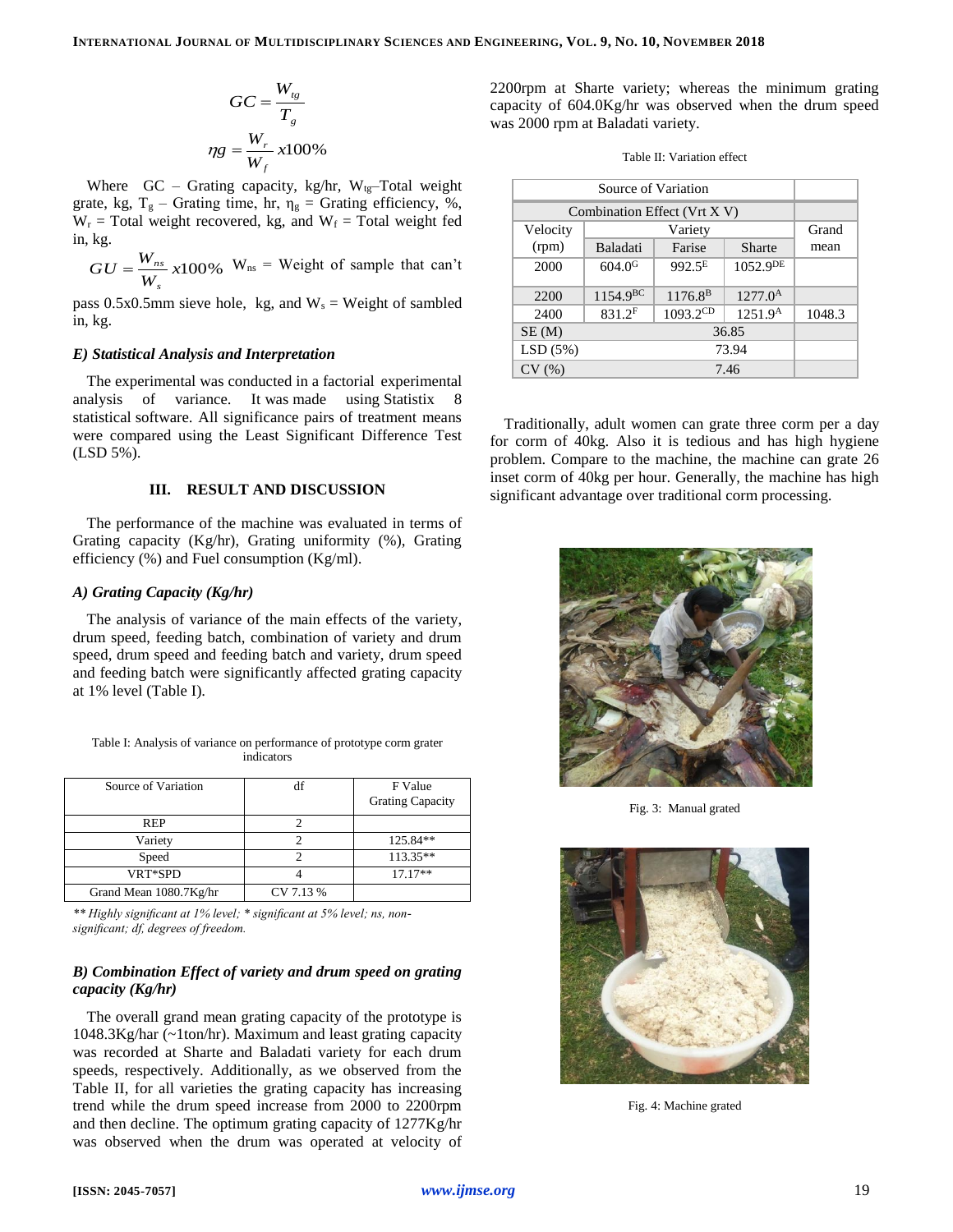In addition to the corm part, the machine can grate the inner part of inset which is not decorticated.



Fig. 4: The inner part of inset

# *C) Effect of variety and drum speed on grating capacity*

The main effect, variety, revealed that the difficulty of processing certain their confirmation. The grating capacity of the machine for each variety depends on their hardness for size reduction. This means, the hardest take long time to pulverize than the less soft.

Table III

| Source of Variation |                     |                 |                    |  |  |
|---------------------|---------------------|-----------------|--------------------|--|--|
| Main Effects        |                     |                 |                    |  |  |
| Velocity (rpm)      | Mean                | Variety         | Mean               |  |  |
| 2000                | 883.1 <sup>A</sup>  | <b>Baladati</b> | $960.5^{\text{A}}$ |  |  |
| 2200                | 1202.9 <sup>B</sup> | Farise          | $1087.5^{\rm B}$   |  |  |
| 2400                | 1058.8 <sup>C</sup> | Sharte          | $1193.9^C$         |  |  |
|                     |                     | 21.273          |                    |  |  |
| LSD(5%)             | 42.687              | 42.687          |                    |  |  |

## *D) Grating Uniformity*

It was evaluated interims of the size reduction produced after grating for each drum speed and Baladati variety. Grating uniformity of the machine at 2000rpm was 91.63% under 0.5x0.5mm<sup>2</sup> sieve. But it is 100% at 2200 and 2400rpm. High size reduction made them to drain the liquid state easily for Bulla preparation and facilitate the fermenting process due to its uniformity from farmers' perspective. From traditional corm processing we obtained 36.8% of grating uniformity. To make greater percentage it takes labor intensive and long time that is why they did not do.

## *E) Grating Efficiency of the Machine*

There is no loss of corm due to the machine during processing, so grating efficiency of the machines is 98%. This was because of the delivery unit is assembled at the bottom of the hoper to prevent the splashing after grating.



Fig. 5: Manual grated



Fig. 6: Machine grated

## *F) Fuel Consumption*

It was determined for maximum drum speed (2400rpm) and Baladati variety. Fuel consumption of 1.32lit/hr was recorded at this operation

## **IV. CONCLUSION AND RECOMMENDATIONS**

*Conclusion:* Enset processing, in Ethiopia at present, is labour demanding and time consuming activity which calls for technology to make it efficient and lighten the burden on women. Engine operated inset corm grating machine was developed and evaluated for the most dominate three variety (Baladati, Farise and Sharte) at farmers farm.

Based on the results obtained, the grand mean grating capacity of 1048.3Kg/har (~1ton/hr) is recorded for the prototype. Regarding to these, it can be concluded that the machine can solve current problem of the farmers.

*Recommendation:* Even though, the machine was developed for the corm part and effective, it can grate almost the whole parts of the inset except some leaf sheet at outer parts. So, I recommend, incorporation of decorticating part which has its own hoper at side of corm grating hoper.